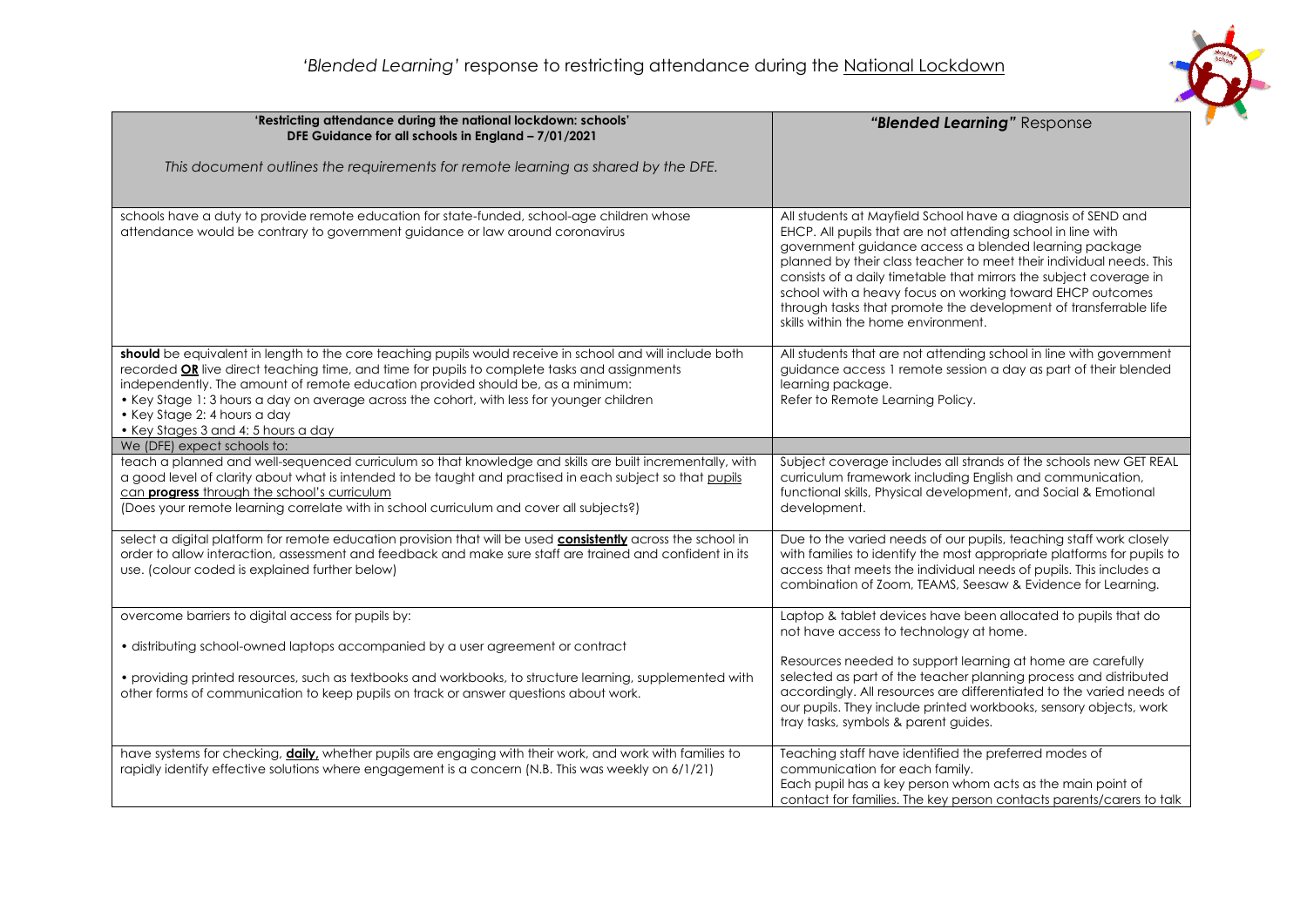|                                                                                                                                                                                                                                                                                                                                                                                        | through work set and suggest ways to promote engagement. This<br>is completed once a week or more as required to ensure that we<br>promote a flexible and adaptable approach to the varied needs<br>& responses of our pupils. The schools focus continues to be to<br>encouraging parents/carers to share effective feedback to inform<br>assessment.                                                                                                                                                                                   |
|----------------------------------------------------------------------------------------------------------------------------------------------------------------------------------------------------------------------------------------------------------------------------------------------------------------------------------------------------------------------------------------|------------------------------------------------------------------------------------------------------------------------------------------------------------------------------------------------------------------------------------------------------------------------------------------------------------------------------------------------------------------------------------------------------------------------------------------------------------------------------------------------------------------------------------------|
| • identify a named senior leader with overarching responsibility for the quality and delivery of remote<br>education, including that provision meets expectations for remote education                                                                                                                                                                                                 | Heathfield Rd - Hayley Tinsley - Deputy Headtecaher<br>Wheeler St - Caroline Mace - Deputy Headteacher                                                                                                                                                                                                                                                                                                                                                                                                                                   |
| · publish information for pupils, parents and carers about their remote education provision on their website<br>by 25 January 2021                                                                                                                                                                                                                                                     | Blended learning statement published on website                                                                                                                                                                                                                                                                                                                                                                                                                                                                                          |
| When teaching pupils remotely, we (DFE) expect schools to:                                                                                                                                                                                                                                                                                                                             |                                                                                                                                                                                                                                                                                                                                                                                                                                                                                                                                          |
| set meaningful and ambitious work each day in an appropriate range of subjects                                                                                                                                                                                                                                                                                                         | Home learning activities focus heavily on opportunities to work<br>towards EHCP outcomes through practical tasks within the home<br>environment.<br>Each pupil is provided with a suggested daily timetable to ensure<br>coverage of the schools GET REAL curriculum strands and where<br>appropriate to the learner, accredited outcomes<br>Subject coverage and content is recorded for each pupil on<br>home learning logs.                                                                                                           |
| consider how to transfer into remote education what we already know about effective teaching in the live<br>classroom by, for example:<br>· providing frequent, clear explanations of new content, delivered by a teacher or through high-quality<br>curriculum resources<br>• providing opportunities for interactivity, including questioning, eliciting and reflective discussion # | Key person contacts parents/carers to talk through work set and<br>suggest ways to promote engagement through personalised<br>approaches. The schools focus continues to be to encouraging<br>parents/carers to share effective feedback to inform assessment<br>and Teaching staff are supporting parents to identify what this<br>looks like.<br>Where appropriate to the needs of the pupils they are prompted<br>through questioning during remote sessions and are also<br>encouraged to communicate with their teachers via email. |
| • providing scaffolded practice and opportunities to apply new knowledge #                                                                                                                                                                                                                                                                                                             |                                                                                                                                                                                                                                                                                                                                                                                                                                                                                                                                          |
| • enabling pupils to receive timely and frequent feedback on how to progress, using digitally-facilitated or<br>whole-class feedback where appropriate #<br>(N.B. on 6/1/21 this was weekly)                                                                                                                                                                                           | This is completed weekly on an individual basis through each<br>pupils key person. Due to the varied needs of our pupils we<br>promote a flexible & adaptable approach to the responses of our<br>young people to ensure the wellbeing of our pupils.                                                                                                                                                                                                                                                                                    |
| • using assessment to ensure teaching is responsive to pupils' needs and addresses any critical gaps in<br>pupils' knowledge #                                                                                                                                                                                                                                                         | Teaching staff continue to focus on encouraging parents/carers to<br>send in completed work and share feedback that enables<br>Teachers to inform assessment against the GET REAL framework.<br>Teachers work with families to ensure that work set is adjusted and                                                                                                                                                                                                                                                                      |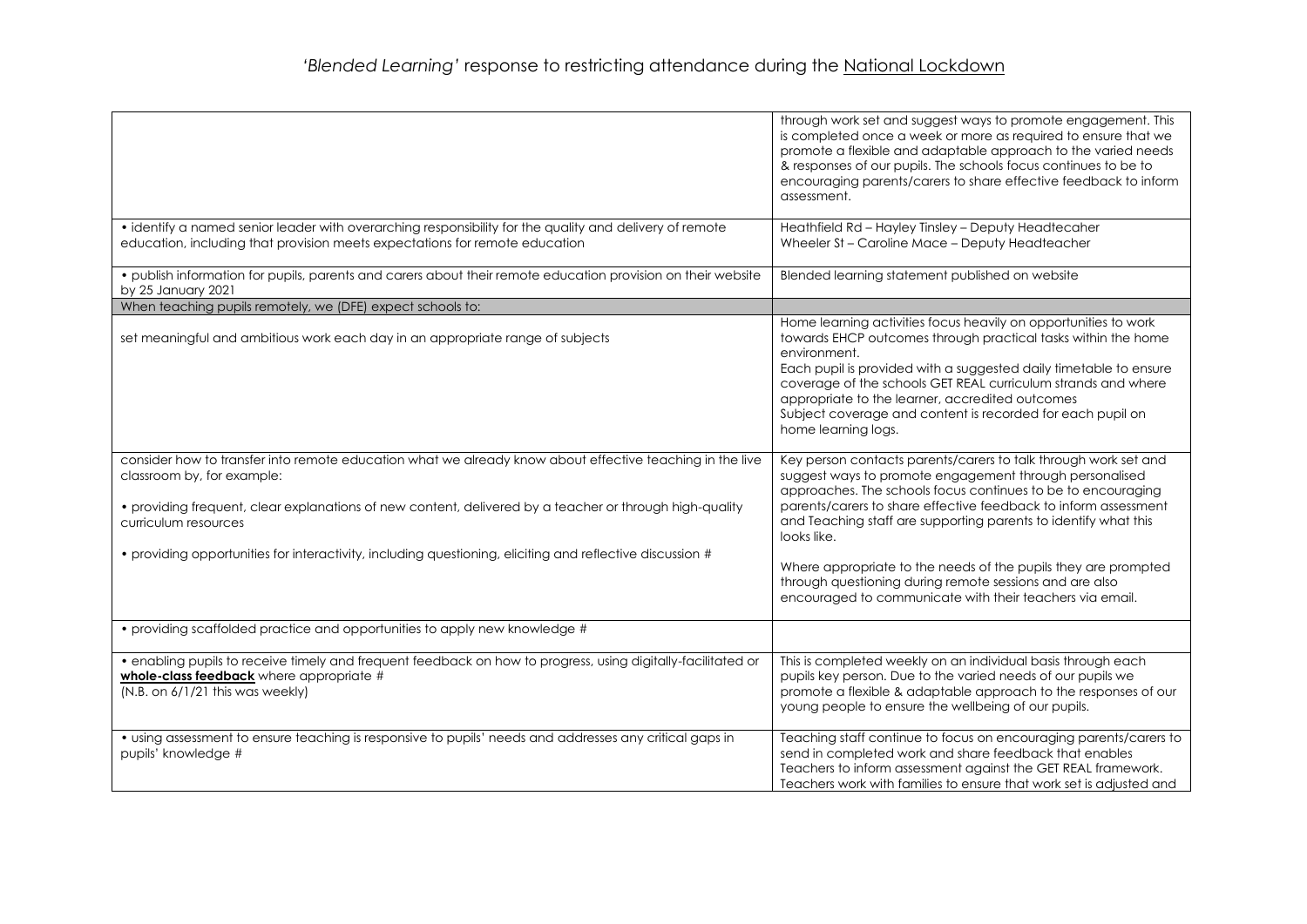## *'Blended Learning'* response to restricting attendance during the National Lockdown

| (Guidance on remote learning 6/1/21 was; enable teachers to adjust the pace or difficulty of what is being<br>taught in response to questions or assessments, including, where necessary, revising material or simplifying<br>explanations to ensure pupils' understanding)                                                                                                                                                                                                                                                                                        | adapted as necessary to support the development of pupils in all<br>areas.                                                                                                                                                                                                                                                                                                                                                                                                                                                                                                                                                |
|--------------------------------------------------------------------------------------------------------------------------------------------------------------------------------------------------------------------------------------------------------------------------------------------------------------------------------------------------------------------------------------------------------------------------------------------------------------------------------------------------------------------------------------------------------------------|---------------------------------------------------------------------------------------------------------------------------------------------------------------------------------------------------------------------------------------------------------------------------------------------------------------------------------------------------------------------------------------------------------------------------------------------------------------------------------------------------------------------------------------------------------------------------------------------------------------------------|
| · avoiding an over-reliance on long-term projects or internet research activities                                                                                                                                                                                                                                                                                                                                                                                                                                                                                  | <b>NA</b>                                                                                                                                                                                                                                                                                                                                                                                                                                                                                                                                                                                                                 |
| #We (DFE) expect schools to consider these expectations in relation to the pupils' age, stage of<br>development or special educational needs. Decisions on types of services e.g. therapists online should be<br>considered on a case by case basis, avoiding a one size fits all approach.                                                                                                                                                                                                                                                                        | All blended learning opportunities are planned and considered in<br>line with the individual needs of each pupil.<br>The school continues to work with external professionals to support<br>the needs of individual pupils and provide access to relevant<br>therapies (EP/SALT/OT/Sexually harmful behaviour team)                                                                                                                                                                                                                                                                                                       |
| <b>EXPECTATIONS OF SAFEGUARDING</b>                                                                                                                                                                                                                                                                                                                                                                                                                                                                                                                                |                                                                                                                                                                                                                                                                                                                                                                                                                                                                                                                                                                                                                           |
| When a vulnerable child is asked to self-isolate, schools should notify their social worker (if they have one).<br>School leaders should then agree with the social worker the best way to maintain contact and offer<br>support to the vulnerable child or young person.                                                                                                                                                                                                                                                                                          | School notifies SW/FSW if and when chn are asked to isolate.<br>Regular contact continues to be made via the childs key person<br>and pastoral team. Safe and well visits continue to be completed.<br>Teaching & Learning register is completed for every child to ensure<br>contact has made.                                                                                                                                                                                                                                                                                                                           |
| Schools should also have in place procedures to check if a vulnerable child is able to access remote<br>education support, to support them to access it (as far as possible) and to regularly check if they are doing<br>SO.                                                                                                                                                                                                                                                                                                                                       | Every family is contacted at least once per week to complete a<br>welfare call.<br>Devices allocated to vulnerable pupils. Ongoing contact and<br>monitoring from key person and pastoral team.<br>Safeguarding COVID-19 addendum updated January 2021.                                                                                                                                                                                                                                                                                                                                                                   |
| Other questions to consider linked to remote education (These are prompts that are not taken from DFE<br>documents).                                                                                                                                                                                                                                                                                                                                                                                                                                               |                                                                                                                                                                                                                                                                                                                                                                                                                                                                                                                                                                                                                           |
| How often are you monitoring the quality of remote learning? Are the approaches consistent?<br>How well are the children learning in a range of subjects?<br>Are you identifying gaps in learning? How are you addressing these gaps?<br>Are you differentiating for the lowest 20% of children?<br>How are you assessing children's performance? For what purpose?<br>Have you taken feedback (surveyed) on the parent and pupil viewpoints on the remote learning on offer?<br>Has staff training led to consistent provision and high quality remote education? | Blended learning is monitored weekly.<br>Pupils access all strands of the GET REAL curriculum with a heavy<br>focus on working towards EHCP outcomes through the opportunity<br>to develop transferable life skills within the home environment. All<br>blended learning packages are personalised to the individual<br>needs of students.<br>The schools focus continues to be engaging families in feeding<br>back effectively to support teacher assessment and inform<br>planning so that it can be adapted to address misconceptions, fill<br>gaps in learning and work towards next steps.<br>Parent survey shared. |
| SUPPLEMENTARY ADVICE FROM DFE                                                                                                                                                                                                                                                                                                                                                                                                                                                                                                                                      |                                                                                                                                                                                                                                                                                                                                                                                                                                                                                                                                                                                                                           |
| Other areas to consider;                                                                                                                                                                                                                                                                                                                                                                                                                                                                                                                                           |                                                                                                                                                                                                                                                                                                                                                                                                                                                                                                                                                                                                                           |
| Our get help with remote education portal provides information, guidance and support on educating                                                                                                                                                                                                                                                                                                                                                                                                                                                                  |                                                                                                                                                                                                                                                                                                                                                                                                                                                                                                                                                                                                                           |
| pupils and students during the coronavirus (COVID-19) outbreak. Additional information includes:                                                                                                                                                                                                                                                                                                                                                                                                                                                                   |                                                                                                                                                                                                                                                                                                                                                                                                                                                                                                                                                                                                                           |